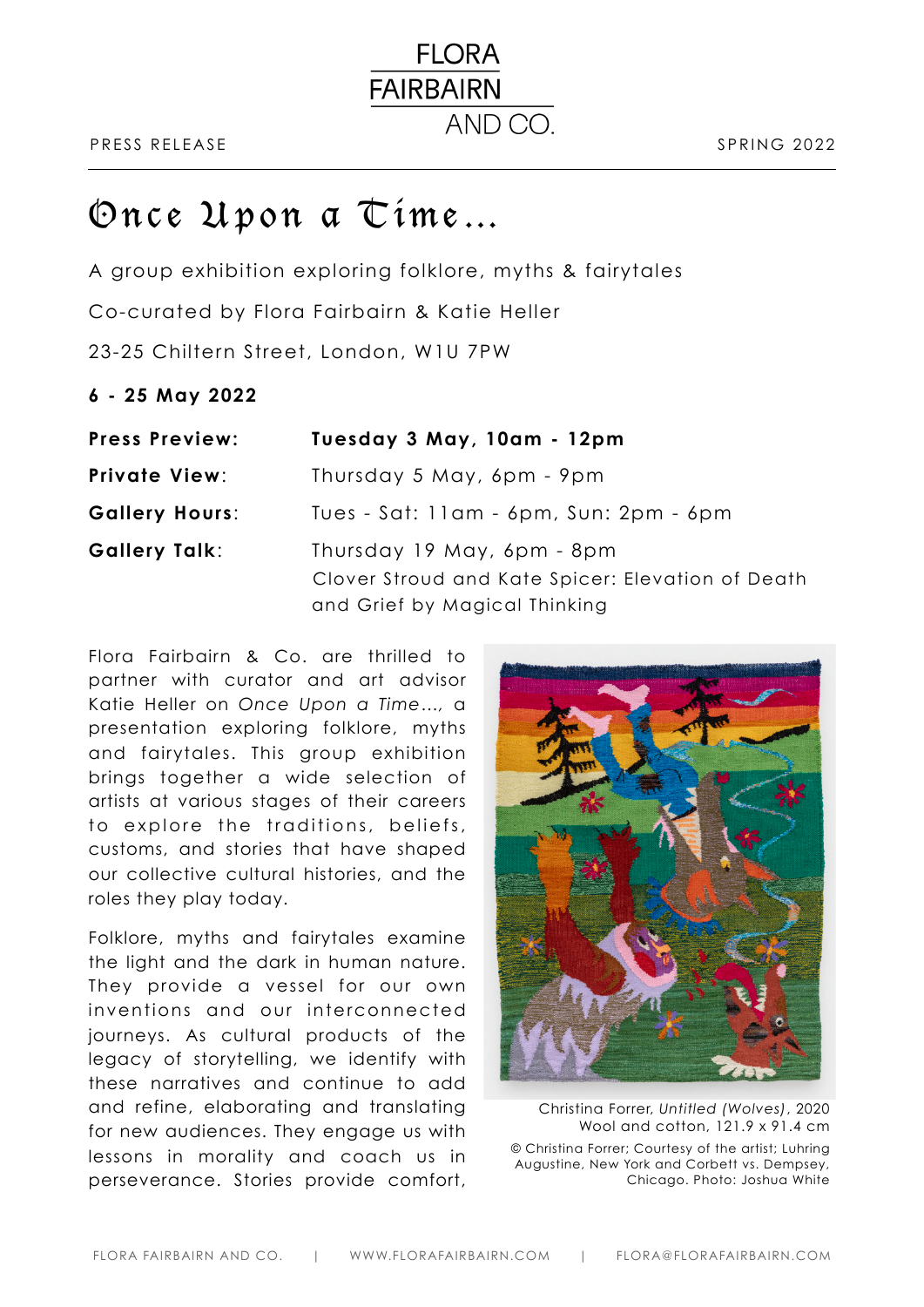excitement and humour, as well as a thread that connects each of us through the history of the spoken word.

*Once Upon a Time…* presents a selection of new and existing works, primarily paintings, drawings, photographs, installation and works on paper, that highlight some of the many diverse perspectives on folklore from different parts of the world throughout the ages. The exhibition runs from 6 - 25 May 2022 in a wonderful 2-storey double fronted space on Chiltern Street, courtesy of The Portman Estate. From 25 May - 31 August, an expanded version of the exhibition will then run online on the Flora Fairbairn & Co. website. A percentage of profits from the exhibition will be donated to the Disaster Emergency Committee's Ukraine Humanitarian Appeal.

Participating artists include:

- Mamma Andersson
- Paul Archard
- Oliver Barnett
- Samuel Bassett
- Greta Bellamacina
- Paul Benney
- Anna Boggon
- Bea Bonafini
- John Caple
- Dinos Chapman
- Aisha Christison
- Ben Edge
- Rosannagh Scarlet Esson
- Minnie Evans
- Tessa Farmer
- Christina Forrer
- Olga Frantskevich
- Tom Gallant
- NOTES TO EDITORS
- Once Upon a Time…

A group exhibition exploring folklore, myths and fairytales\* Co-curated by Flora Fairbairn & Katie Heller 6 - 25 May 2022 | Tues - Sat: 11am - 6pm & Sun: 2pm - 6pm 23 - 25 Chiltern Street, Marylebone, London W1U 7PW

# **Venue courtesy of the Portman Estate**

- Jasper Goodall
- Leah Gordon
- Phil Goss
- David Hockney
- Ann-Marie James
- Mark Karasick
- Tae Kim
- Judit Kristensen
- Henry Krokatsis
- Liane Lang
- Hannah Lees
- Wolfe von Lenkiewicz
- Georges Liautaud
- Mário Macilau
- Robert Montgomery
- Eleanor Moreton
- Pietro Moretti
- Ryan Mosley
- Mariele Neudecker
- Abe Odedina
- Zak Ové
- Rebecca Parkin
- Oliver Pearce
- Paige Perkins
- Freya Pocklington
- Paula Rego
- Barry Reigate
- Lorna Robertson
- Orlando Seale
- Nooka Shepherd
- Kiki Smith
- Janet Sobel
- Alexis Soul-Gray
- Suzanne Treister
- Johnson Weree
- Justin Williams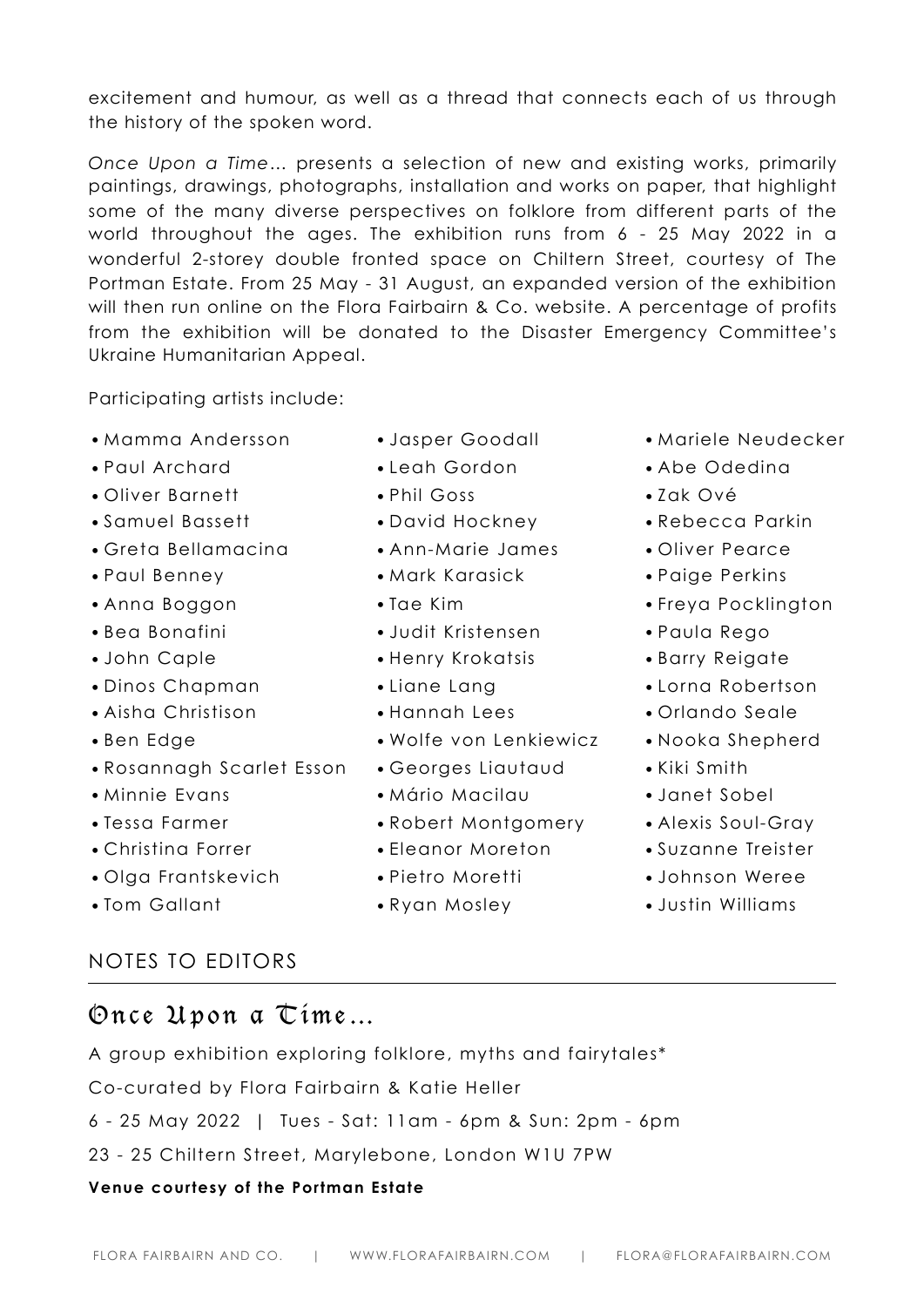**Private View:** Thursday 5 May, 6pm - 9pm Drinks courtesy of Black Cow Vodka, Mydflower & Fever-Tree

**Press Preview:** Tuesday 3 May, 10am - 12pm

**Gallery Talk:** Thursday 19 May from 6pm - 8pm Clover Stroud & Kate Spicer *Elevation of Death and Grief by Magical Thinking* 

> Clover Stroud (*The Red of My Blood*) and Kate Spicer (*Lost Dog: A Love Story*),are both Sunday Times bestselling writers. In this talk they discuss magical thinking and how this can elevate grief into something majestic and hopeful. The two writers explore the use of magic, myth and the miraculous to reconnect with the inner self. Touching upon their own personal stories about loss, the conversation aims to examine magical thinking, either provided by myth, legend, religious belief systems, or of your own imaginary accord as an approach to find a path through the tangled forest of grief.

**Expanded Online Exhibition**: 25 May - 31 August, [www.florafairbairn.com](http://www.florafairbairn.com)

**Press Contact:** Alana Pryce Tojcic

**E:** info@alanapryce.co.uk | **T:** +44 (0) 7940 420 631

\*Folklore is a broad and varied subject, covering a plethora of themes including storytelling; fairytale; myths and legends; archetypical imagery and iconography; ritual; superstition; religious festivals and traditions; and much more.

# ABOUT FLORA FAIRBAIRN & CO.



We build art collections, curate exhibitions, produce creative projects and present art for sale. Since 2000, Flora Fairbairn has collaborated with a wide network of artists, curators, institutions, foundations, collectors, consultants, galleries, charities, developers and sponsors. Flora Fairbairn & Co, utilises Flora's unique position and experience to build art collections and produce cutting-edge exhibitions, events and

installations, often in architecturally-interesting, temporary locations. These use the contemporary arts as a vehicle to drive awareness of a whole range of issues, whether in the not-for-profit sector, or by bringing deserving artists to centre stage.

#### **W: [www.florafairbairn.com](http://www.florafairbairn.com)**

**E: [everyone@florafairbairn.com](mailto:everyone@florafairbairn.com) IG: [@florafairbairn](http://www.instagram.com/florafairbairn)**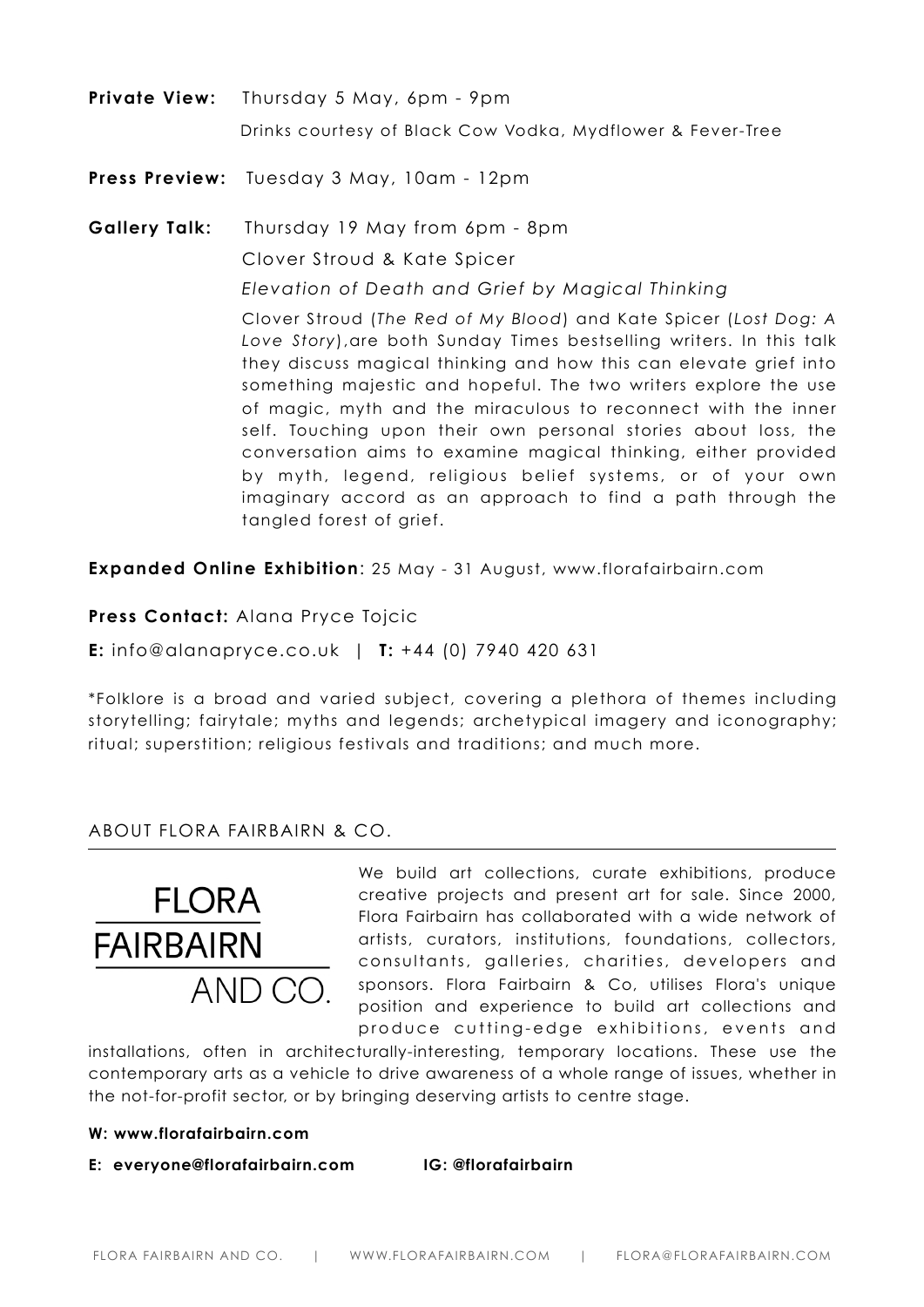# ABOUT KATIE HELLER

Katie has worked on various private and corporate collections and has worked with Whitechapel Gallery, Frieze Art Fair and Sotheby's. An art history graduate from Bristol University, she spent seven years running a gallery and residency programme for recent art graduates and then went on to build programmes and collections for The House of St Barnabas, Soho House, and KOKO.

In 2017 Katie co-founded Art for Grenfell, a charity auction with Sotheby's which raised two million pounds for the survivors of the Grenfell Tower fire. She has also worked with artists on commissions within the public realm, an arts festival in Soho and a range of limited-edition prints. She now works as an independent Art Advisor, Consultant and Curator based in London.

### **E: katie@hellerarts.com**

### ABOUT PORTMAN MARYLEBONE



Home to a wide variety of quality, independent boutiques, restaurants, cafés and delis, Portman Marylebone comprises the independent retail and leisure destinations on The Portman Estate's 110 acres of Marylebone, including Seymour Place, New Quebec Street and Chiltern Street.

An iconic, red-bricked stretch of independent, unique boutiques and cafés amid Victorian-gothic architecture, Chiltern Street is home to a number of specialist shops, alongside stylish menswear, boutique womenswear and renowned restaurants.

Further details can be found at: **[www.portmanmarylebone.com](http://www.portmanmarylebone.com)**

#### ABOUT THE PORTMAN ESTATE



The Portman Estate comprises 110 acres of Marylebone in London's West End, including frontages to Oxford Street and Baker Street. It covers 69 streets, 650 buildings and four garden squares all housing over 700 directly managed residential units, 290 office units, 150 shops and restaurants, 27 hotels and seven pubs. Since 2002,

the Estate has directly invested an average of £20 million per year throughout Marylebone. Over the next ten years, an estimated £250 million will be reinvested Estatewide to ensure long term growth and create attractive, vibrant spaces for the Marylebone community to enjoy.

Recent developments include 1-4 Marble Arch, and joint ventures with Native Land at Regent House on Edgware Road and the landmark mixed use development with Almacantar at Marble Arch Place.

Further details can be found at: **[www.portmanestate.co.uk](http://www.portmanestate.co.uk)**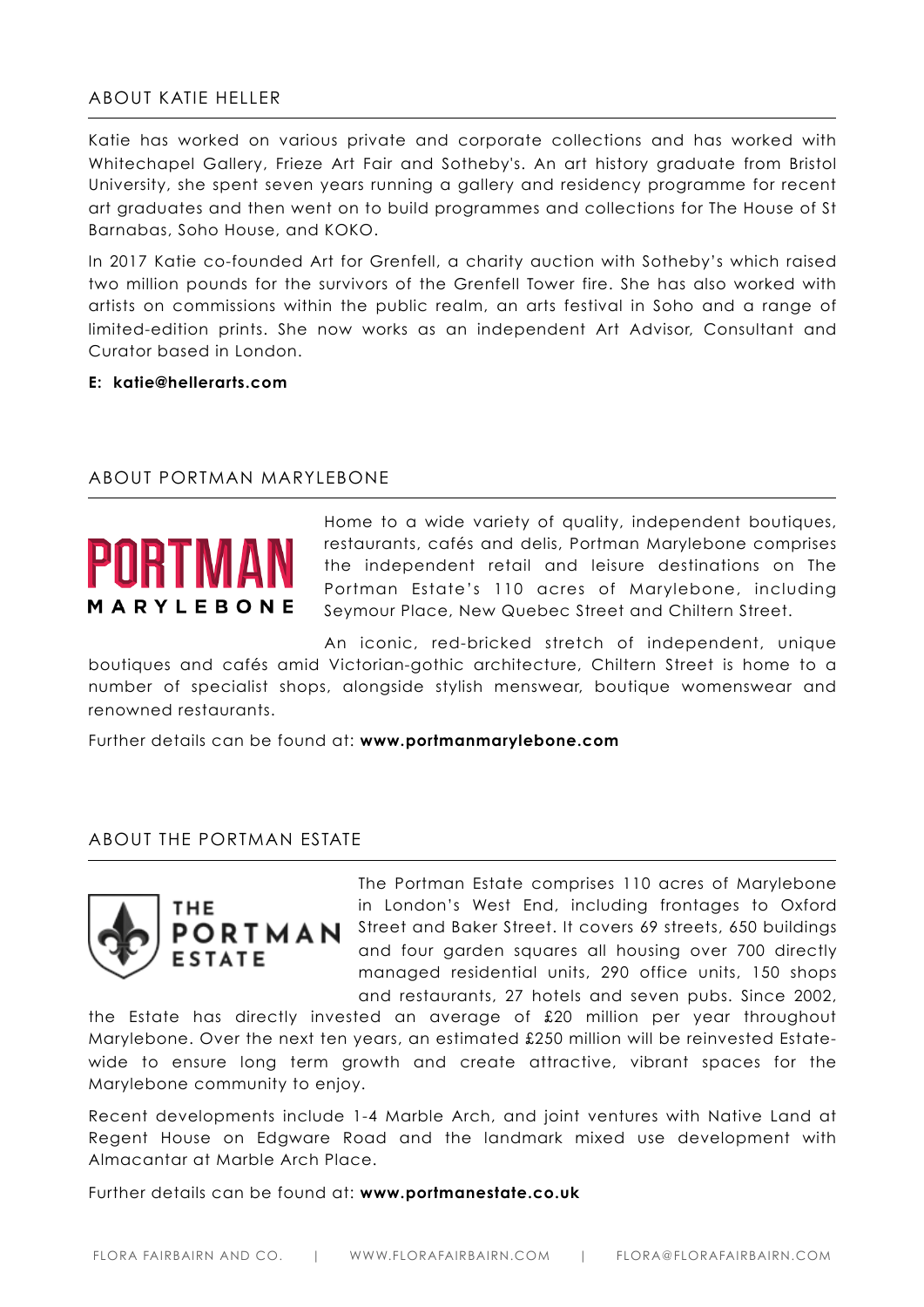# ABOUT THE GALLERY OF EVERYTHING



This project has been made with the support of The Gallery of Everything, a platform for alternative, neurodiverse and nonacademic art-makers. Its roster includes contemporary and historic art brut, so-called outsider artists, and vernacular objects from the 1800s to the present day.

The gallery engages with a wide network of institutions, artists and curators to place material into major private and public collections.

Proceeds support The Museum of Everything, a non-profit organisation and the world's only itinerant institution for artists and makers beyond the cultural mainstream.

#### **[www.gallevery.com](http://www.gallevery.com) // @gallevery**

# ABOUT BLACK COW VODKA



Zero waste to wonderful taste since 2012. Black Cow is the world's first Pure Milk Vodka. Made in West Dorset using what is left over from grass-grazed cows milk after making cheese. Using milk as their only source ingredient is what makes Black Cow vodka so smooth. Sip neat, or mix in a long drink or cocktail.

**[www.blackcow.co.uk](http://www.blackcow.co.uk)** 

#### ABOUT MYDFLOWER



Mydflower was founded in the lockdown of 2020 by David & Michael, two friends united by a passion for nature, summer, myth, and an ice cold drink to wash it down. They make their drinks at Graig, a hill farm in the Brecon Beacons near the ancient village of Myddfai, a place rich in folklore, and once a centre of natural medicine and healing. In the days before

clocks and calendars, we marked the passing of the seasons through our senses. Mydflower is a celebration of those transitions and the extraordinary things that each new season brings to our hedgerows and woodlands. Every can is a toast to the brilliance of the natural world and a rekindling of the old ways in a contemporary setting.

#### **[www.mydflower.com](http://www.mydflower.com)**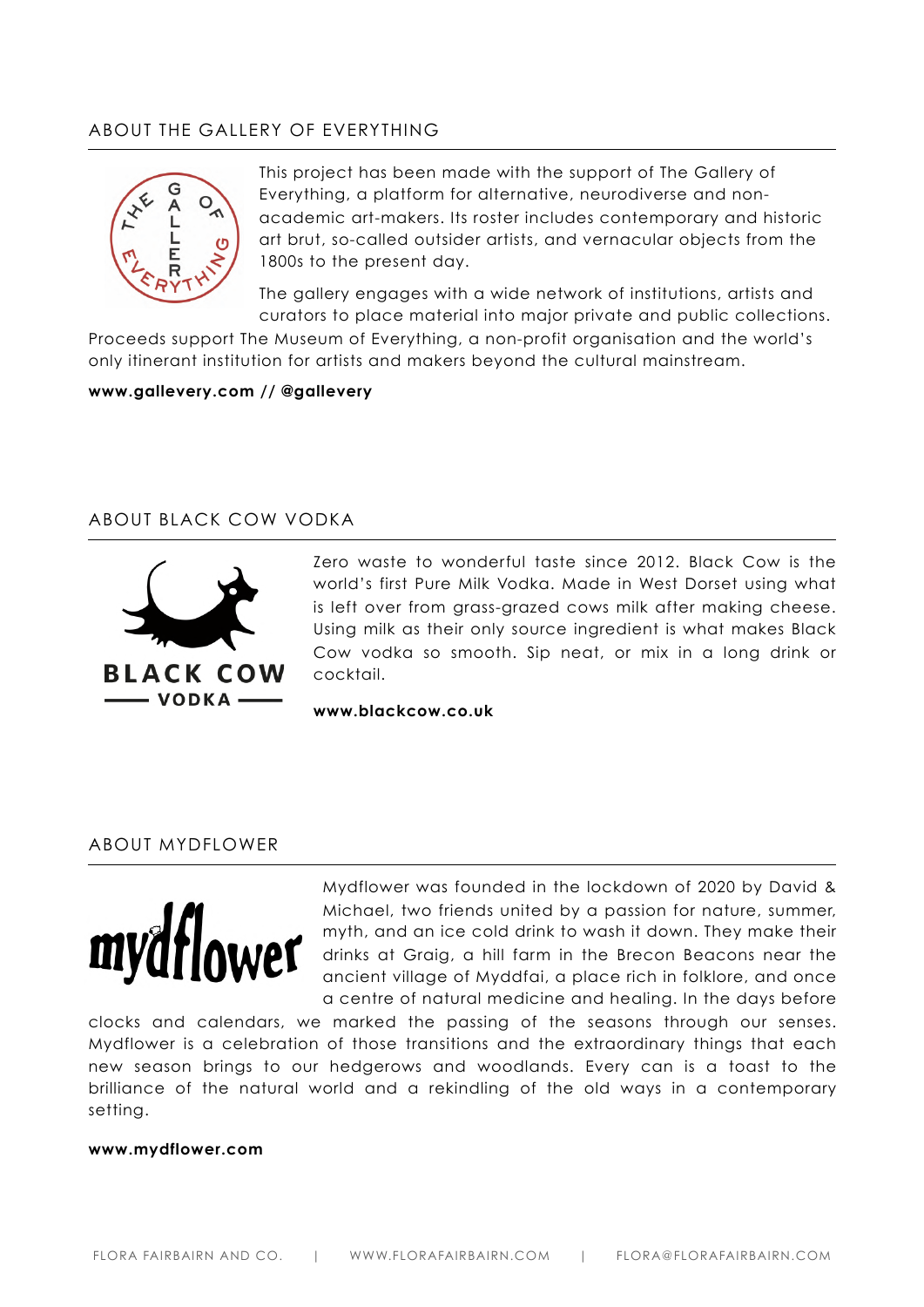

Fever-Tree began in 2003 with a meeting of minds and one simple premise: if three quarters of your drink is the mixer, wouldn't you want it to be the best?

Since putting the lid on their first bottle of Premium Indian Tonic Water, Fever-Tree haven't wavered in their singleminded mission to bring quality, flavour and choice back to

mixers. Innovation remains at the heart of Fever-Tree and they've developed a delicious and varied range of tonic waters; three incredibly diverse varieties of ginger that which they've used to make a selection of ginger ales and ginger beer; a cola using Madagascan vanilla; lemonades using the finest, naturally sourced ingredients; and a beautifully simple soda water too.

Fever-Tree's story is about going to the ends of the earth in pursuit of the best and, the most exciting thing is, they've only just scratched the surface.

#### **[www.fever-tree.com](https://fever-tree.com/en_GB)**

#### ABOUT TOM FAULKNER



Tom Faulkner designs and makes exquisite and distinctive furniture and accessories. Almost every piece is handmade in Tom's workshop in Wiltshire. Their signature qualities are clean lines, simplicity and beautiful materials. Loved by private clients and professional interior designers alike, Tom's showstopping furniture is equally at home in contemporary and traditional settings. The firm is celebrated for its faultless standards of quality and exceptional service.

**[www.tomfaulkner.co.uk](http://www.tomfaulkner.co.uk)** 

## ABOUT PREVIEW TOOLS



Preview tools is the art world's premium virtual production software. It is used by the biggest names in the art market to create photorealistic exhibition films and publicity materials in a fraction of the time of filming in the real world. Preview tools cuts the costs and carbon footprint associated with video production by a factor of ten. Using cutting edge scanning technology, exhibition spaces both physical and imagined can be transformed into immersive digital environments where projects of any scale can be realised - even those which might otherwise be impossible in the physical world.

#### **[www.previewtools.com](http://www.previewtools.com)**